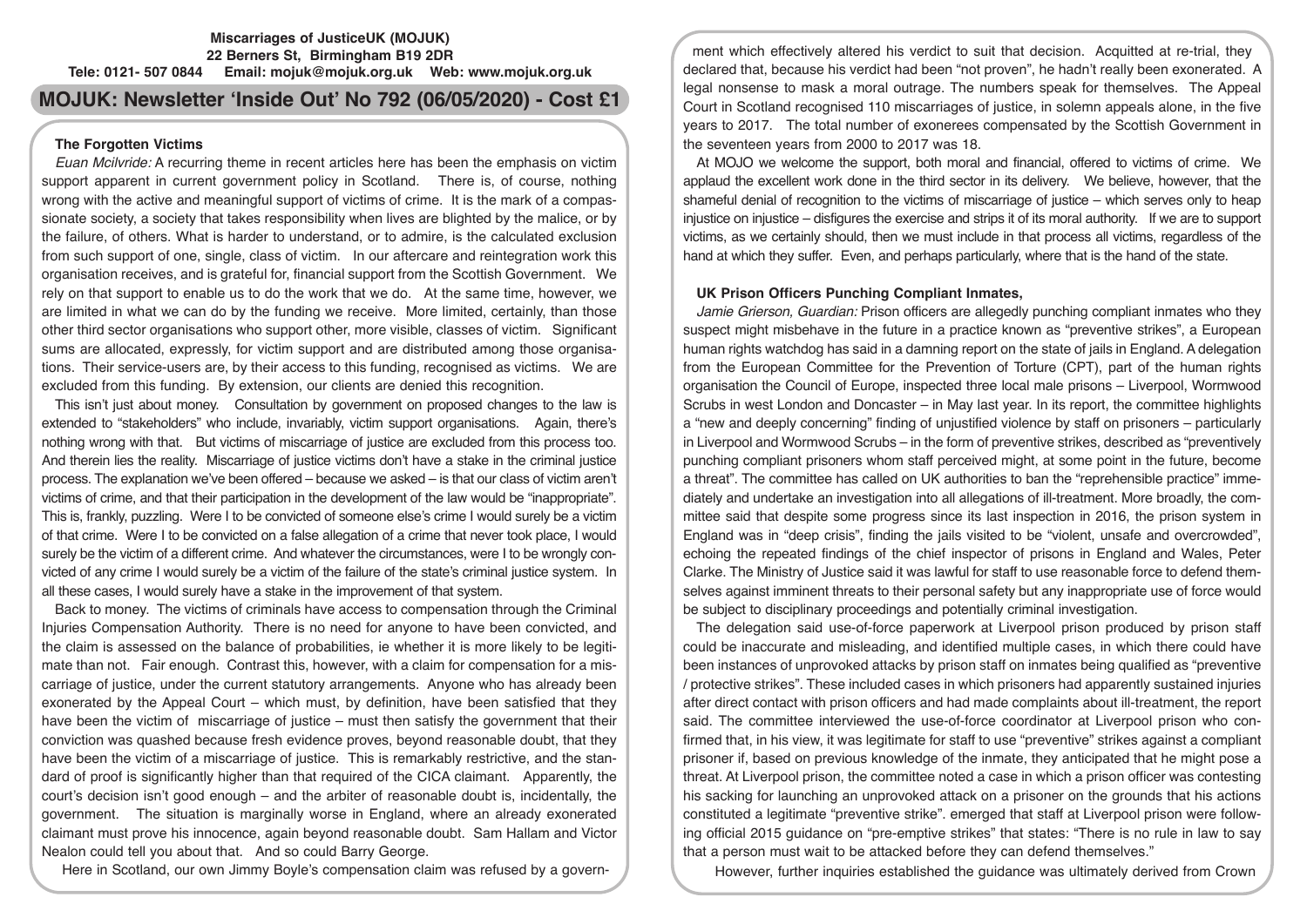Prosecution Service general guidance, which leans upon a case decided in 1909. The report said: "In the view of the CPT, the guidance currently provided to prison officers is inadequate and leaves the impression that an entirely subjective apprehension might provide a justification for making an otherwise entirely unprovoked attack on a prisoner. "The CPT notes that the 2015 guidance is due to expire in early November 2019 and recommends that it be replaced with new guidance that makes clear to prison officers that engaging in so-called 'preventive strikes' on prisoners is unlawful and that any officer who is found to have engaged in this practice will be subject to appropriate disciplinary and/or criminal sanctions."

Across the prisons, the committee found that prisoner-on-prisoner violence, prisoner-onstaff assaults and staff-on-prisoner violence had reached "record highs" and found that none of the establishments could be considered safe. The report raised concerns over "alarmingly high levels" of drug use in the prisons, as well as high numbers of prisoners suffering from mental health disorders. A Ministry of Justice spokesman said: "This government has made its commitment to safe, secure and decent prisons very clear. "That's why we are creating 10,000 new places and investing in new security measures to tackle the drugs and contraband that undermine safety. "Our hard-working staff receive world-class training and are held to high professional standards of behaviour, including the need to justify any use of physical force."

## **Peru Prison Riot Over Coronavirus Fears Leaves Nine Dead**

Nine prisoners have been killed during a prison riot in Peru over demands for better living conditions after several inmates died from the coronavirus. The inmates were shot during a clash with authorities at the Miguel Castro Castro prison in Lima on Monday, the Associated Press reported. An investigation has been launched into who fired the deadly shots. Protesting inmates managed to "climb to the roofs with the aim of preventing access by (security forces) by throwing stones and other blunt objects at them," the National Penitentiary Institute (INPE) said in a statement. They attempted to escape but were not successful, the INPE added. Around 200 security officials managed to get the riot under control later in the day. Pictures showed hundreds of inmates gathering around the bodies of two of the dead in a common space of the prison late on Monday afternoon. Another showed a large sign made from black cloth with white letters reading: "We want Covid-19 tests, we have the right to life." The prisoners, who rioted over demands for better sanitary measures and medical care amid the coronavirus crisis, also called for pardons. At least 13 prisoners have died and more than 600 have been infected by Covid-19 in Peru. Over 100 prison workers have also fallen ill. Last week, the Latin American country approved a decree allowing its president, Martin Vizcarra, to grant humanitarian pardons to prisoners to prevent the spread of coronavirus in the country's jails, which are at more than double capacity.

#### **Convicted Terrorists Less Likely To Reoffend Than Other Criminals**

*Jason Burke, Guardian:* Convicted terrorists are extremely unlikely to reoffend compared with other prisoners, research by academics and security services in Europe has found. The research shows that less than 5% of convicted terrorists commit a second terrorist offence after leaving prison. In England and Wales, around 45% of all prisoners will reoffend within a year of release. The research was conducted in Belgium, which has faced Islamist terrorism since the early 1990s and became one of the centres of the Islamic State campaign in Europe in 2015 and 2016. The forthcoming release of thousands of extremists imprisoned for ter-

rorist offences has worried security services in the UK and elsewhere The new research, to be published in the CTC Sentinel, the publication of the Combating Terrorism Center at West Point, the US military academy, suggests such cases are rare. Less than 3% of the 557 individuals in Belgium included in the study were convicted a second time of a terrorist offence, and less than 5% returned to extremist activities after being released from prison.

Two recent evaluations from the Belgian counter-terrorism services support the new findings. They concluded that 84% of the male returnees from Syria and 95% of women returnees had distanced themselves from extremism. "These evaluations, together with the literature on terrorist recidivism, tend to suggest that most terrorist convicts simply do not seek to return to their 'old habits,' contrary to the dominant perception," said Thomas Renard, a senior research fellow at the Egmont Institute and the author of the new research. The two intelligence service evaluations did, however, find that a minority of released offenders remain "of high concern", suggesting that "a small number of die-hards will remain active across successive waves of jihadi militancy, and remain a key concern for police and intelligence services".

There are more than 4,000 inmates in western Europe who are either returning foreign fighters, convicted terrorists, radicalised inmates or "vulnerable to radicalisation". There are about 1,700 in France, of whom 90% will be released within five years, and 700 in the UK. The new research is supported by other academic studies that consistently indicate a very low rate of terrorist recidivism, compared with the average rates of criminal recidivism, which are generally between 40% and 60% worldwide In the UK, an independent review of Islamist extremism in prisons concluded in 2016 that radicalisation in prison was a growing problem that was poorly handled.

#### **Global Prison Population Passes 11 Million As Covid-19 Spreads**

*Billie Tomlinson, Justice Gap:* As coronavirus sweeps through jails it has been estimated that there are now more than 11 million people imprisoned across the world – the highest number ever – and some 102 countries report prison occupancy levels of over 110 per cent. According to the Global Prison Trends report (by Penal Reform International and the Thailand Institute of Justice) millions of prisoners are now vulnerable to Covid-19.

The virus is now known to be in more than half of prisons in England and Wales. According to the Prison Reform Trust, as of Tuesday, there were 294 confirmed coronavirus cases amongst prisoners in England and Wales, and 231 confirmed cases amongst prison staff. UK ministers announced earlier this month that selected low-risk inmates within two months of their release date would be temporarily released on licence in order to relieve pressure on the prison system.

But on Friday last week, two leading prison reform groups in the UK sent a formal letter to the justice secretary, Robert Buckland, informing him of their application for judicial review in relation to his response. The groups claim the rate of temporary releases has been far too slow to make any substantial difference. The study argues that an increase in prison populations is being driven by a preference for more costly prison sentences over non-custodial alternatives. Globally, the majority of people are in prison for non-violent offences: only 7 per cent for homicide and 20 per cent for drug related offences of which 83 per cent are for possession for personal use.

With the global prison population currently standing at over 11 million people with at least an extra 3 million people held in pre-trial detention, prisons in over 124 countries now exceed their maximum occupancy rate leading to violence, low rehabilitation opportunities and a lack of healthcare. The magnitude of these issues is highlighted by the efforts to prevent and contain outbreaks of Covid-19 by attempting to reduce prison populations. Many people in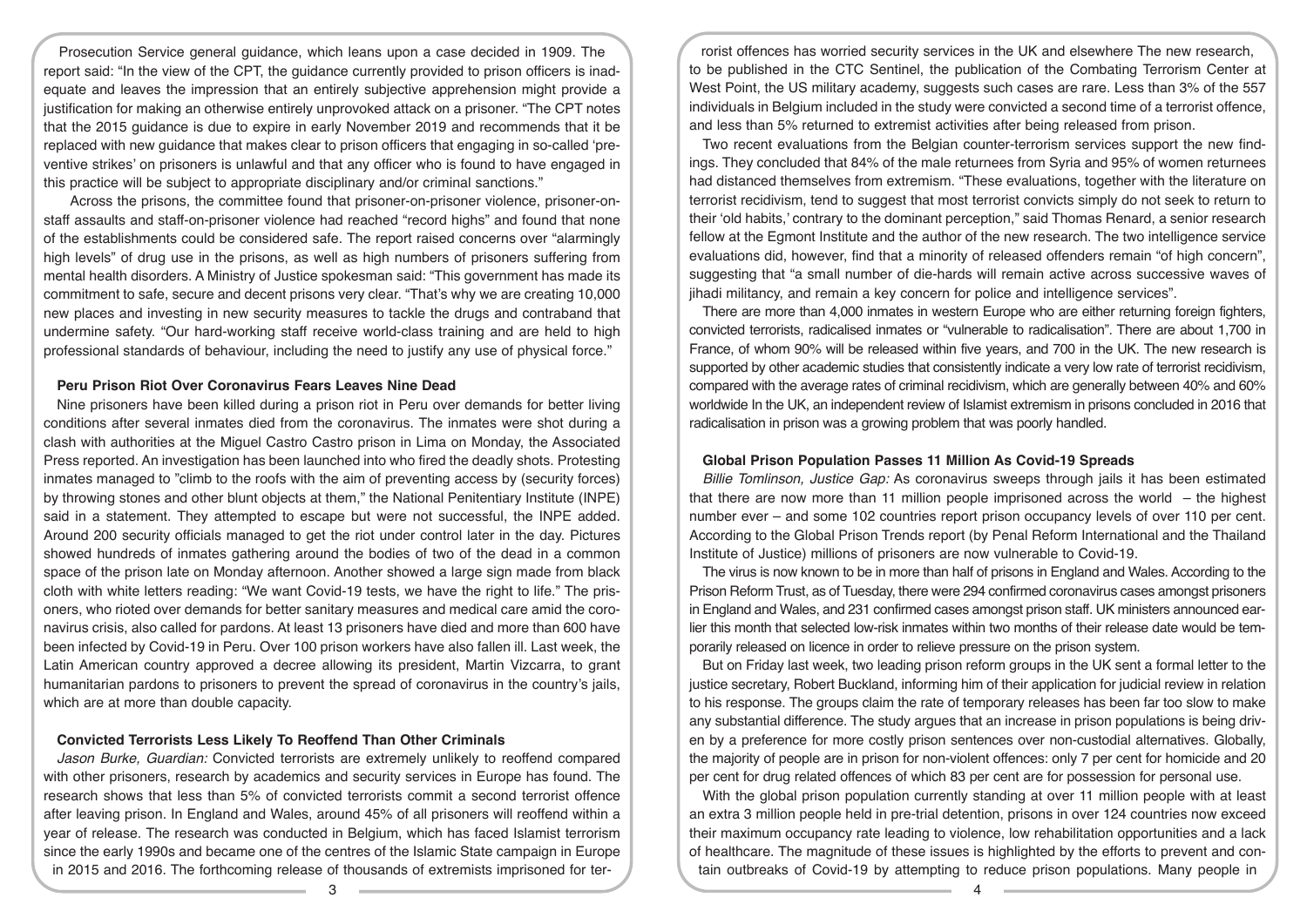prison have underlying health conditions and social distancing is impossible.

In the United States, which has the highest absolute number of people in prison – 2.1. million – a study by the American Civil Liberties Union (ACLU) also released on Wednesday, predicts that unless urgent action is taken to reduce prison populations in the US, as many as 99,000 more people could die as a result. In combination with chronic overcrowding, Global Prison Trends charts a global trend of underfunding with expenditures in prisons averaging less than 0.3 per cent of gross domestic product. Typically, where funding has increased, it has been spent on expanding prison estates in order to house more prisoners. As a result, the report suggests that prison health is deprioritised. The mortality rate for people in prison is as much as 50 times higher than for people outside. The most common causes of death are suicide and violent clashes, but other reasons include ill-treatment, infectious diseases and ill-health. Combined with overcrowding, prisons can be incubators for infectious diseases to spread more rapidly and people in prison are deeply aware of this vulnerability. Prison riots, from Colombia to Italy, have proven a visceral illustration of prisoners' very real fears about Covid-19.

A key message of the report seems to be the spotlight effect the coronavirus pandemic is having on the magnitude of the global prison crisis; a crisis that the report makes clear has been there for a long time. The Executive Director of Penal Reform International, Florian Irminger, said, 'policies favouring detention over non-custodial measures have left people in prison and the staff who work with them acutely vulnerable to Covid-19. Their rights are at risk. Today's disaster cannot be overestimated but the reality is that this crisis has been long in the making, fuelled by the overcrowding and underfunding of prisons globally'.

Many governments have looked to reducing prison populations through measures such as early release programmes. The report suggests that such measures should be part of a longer-term strategy to address overcrowding in places of detention. The report's Special Focus on alternatives to detention discusses a range of measures in operation globally, such as suspended sentences, electronic monitoring, restitution to a victim, rehabilitation programmes and community service orders. Whilst the report looks to alternatives as a solution to the prison crisis, it cautions against the mass supervision and 'net widening' of criminal justice that has accompanied some of these alternative measures in certain countries.

At the report's online launch, Dr Kittipong Kittayarak, the Executive Director of the Thailand Institute of Justice, voiced his hope that the report might contribute to a conversation on how penal systems might look after Covid-19; that some light has been shed on a crisis that was already present, providing us with the chance to look at crime prevention and the criminal justice system differently in the future.

# **Petition For Mercy on Behalf of Autistic Man Sentenced to Life For Joint Enterprise Murder**

**L**awyers representing a young autistic man sentenced to life for murder under joint enterprise have called on the Lord Chancellor to recommend the Queen exercise the royal prerogative of mercy. Alex Henry, whose case has featured on the Justice Gap, was sentenced to a minimum of 19 years for being involved in a 47 second affray. He was diagnosed after being sentenced by Britain's leading expert on autism Professor Simon Baron Cohen who appeared in Henry's appeal as an expert witness.

On August 6th, 2013, Alex Henry had been shopping with friends. Two of the friends were on their way home when confronted by the brothers Bourhane and Taqui Khezihi, and two of their friends. On Henry's account, he saw a friend in trouble. As he approached, he claimed

to have picked up a dropped mobile, thrown it at one of the attackers and attempted to punch another. That, he claimed, was the extent of his involvement. The facts are disputed. Bourhane claimed Henry had 'a shiny object' in his hand and another told the police it was a knife but he was not confident at trial. One of Henry's group, Cameron Ferguson, joined in the fray. He had a knife hidden in a bag and stabbed Taqui and Bourhane. Taqui's injury proved fatal. Alex Henry claimed that it was only hours later when they regrouped in a park that they realised that Ferguson had 'poked' the brothers.

Alex Henry together with his friend, Janhelle Grant-Murray, were found guilty at the Old Bailey for the murder of Taqui Khezihi and wounding his brother Bourhane. Midway through a six-week trial, Ferguson changed his plea to guilty admitting to the stabbing. Alex Henry is currently serving a sentence of life imprisonment with a non-parole period of 19 years. A petition for mercy has been sent to the Lord Chancellor this week arguing that Alex has been the subject of 'a catalogue of events that have led to serious injustice'. According to his legal team, a conditional exercise of the royal prerogative would swap a lesser sentence with the original and would 'not expunge his conviction' but allow Her Majesty 'to correct significant injustice'.

The royal prerogative is power reserved to the Queen under which she can grant pardons. It is rarely exercised and the last high profile example was in 2013 on behalf of Alan Turing, the scientist known for helping crack the Enigma code during the second world war and pioneering the modern computer, who was convicted in 1952 for gross indecency with another man. It was used successfully in Australia on behalf of Zak Grieve, an Aboriginal man serving life in prison for a murder he was found not to have physically committed. The man was represented by Felicity Gerry QC of Carmelite Chambers who has drafted Henry's petition.

#### **Supreme Court Rule on Deportation of Seriousy Ill**

*Matt Evans, Justice Gap:* The Supreme Court has handed down judgment today in AM (Zimbabwe) v Secretary of State for the Home Department, which gives authoritative guidance on how Paposhvili v Belgium (Application no. 41738/10), decided last year by the Grand Chamber of the European Court of Human Rights (ECtHR), should be applied by English courts. The issue in AM (Zimbabwe) concerned what the applicable test is for when removal of seriously ill people to their country of origin would raise an issue under article 3 (prohibition on inhuman or degrading treatment) of the European Convention on Human Rights (ECHR).

The appellant is a national of Zimbabwe and has HIV. He argued that if deported to Zimbabwe, he would be unable to access the medication which, here in the UK, prevents his relapse into fullblown AIDS. The Court of Appeal had decided that removal would only violate article 3 if intense suffering or death would be imminent in the receiving state as a result of the non-availability of treatment which would have been available in the UK (para 38). In allowing the appeal today, the UKSC has, in following Paposhvili v Belgium, and departing from N v SSHD (a House of Lords decision from 15 years ago), accepted that the scope of article 3 medical cases is now extended.

The AIRE Centre intervened in AM (Zimbabwe) before the UKSC, arguing the Grand Chamber in Paposhvili, when looking at article 3 medical cases, was addressing exposure "to a serious, rapid and irreversible decline in his or her state of health resulting in intense suffering or to a significant reduction in life expectancy. The Court of Appeal had misinterpreted those words so as to refer to a serious, rapid and irreversible decline in his/her state of health resulting in intense suffering or in a significant reduction in life expectancy. The UKSC, accepted the validity of these criticisms, and said the result was that a significant reduction in life expectancy had become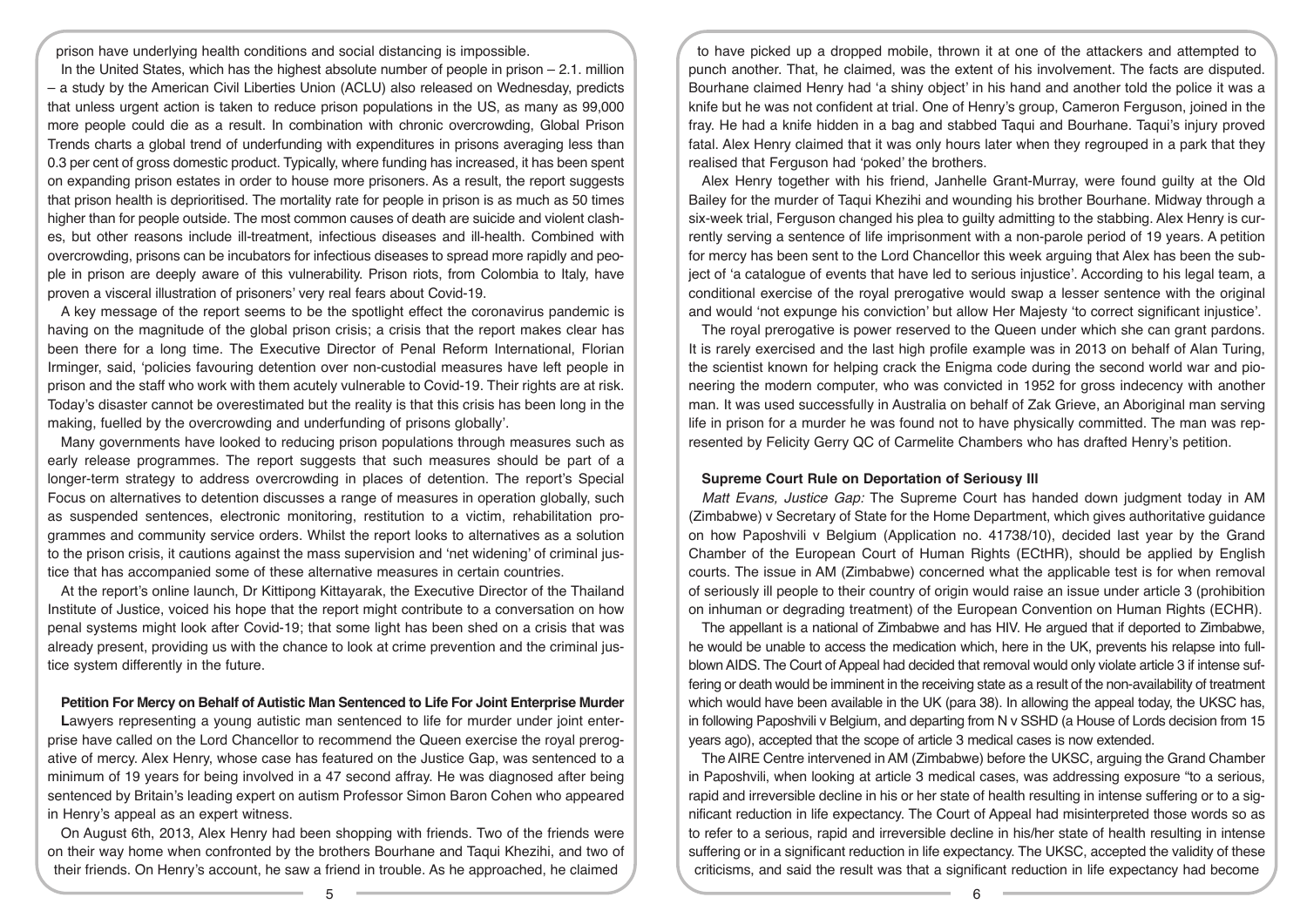translated as the imminence of death. This was, for them, 'too much of a leap' (para 30).

The UKSC made clear the burden remains on the applicant in article 3 medical cases to demonstrate "substantial" grounds for believing that it is a "very exceptional" case because of a "real" risk of subjection to "inhuman" treatment. However, if the applicant manages to produce prima facie evidence to meet this standard, the burden shifts, and it is then for the returning state (in this case the UK) to then challenge or counter it. The court said that the sort of things decision makers (including Tribunals deciding these cases on appeal) must consider, include the accessibility of treatment in the receiving state, the cost of such treatment, and the existence of a family network of support in the receiving state. It would also need to consider any assurances from the receiving state about the availability of treatment.

For various reasons, including what had and had not been argued in the lower courts at the time, the UKSC did not feel able to address whether on the court's wider interpretation of the Grand Chamber's decision in Paposhvili, this case crossed the requisite threshold for article 3 ECHR. Instead, the appellant's proposed claim under article 3 will now be remitted back to the Upper Tribunal to consider the decision afresh, in light of the substantive and procedural requirements of Paposhvili.

It remains to be seen what the Grand Chamber did mean by its reference to a "significant" reduction in life expectancy. However, strikingly, Lord Wilson indicates that a 24 year old having his/her life expectancy reduced to 2 years on deportation could well have a good article 3 ECHR claim (para 31).

The ability of a State to deport a foreign citizen who, while lawfully resident, has committed a string of serious crimes is, as the UKSC recognised, one of the most controversial questions which the law of human rights can generate. This question will be considered again by the ECtHR, as in January 2020, the Grand Chamber accepted a referral to it in the Savran case (where a Turkish national argues that his mental health condition makes his expulsion from Denmark unlawful). The UK has applied for leave to intervene in that case.

The UK government will no doubt try to narrow the impact of Paposhvili/AM (Zimbabwe) in any future cases before the ECtHR. However, for the moment, the UKSC has set down a marker as to what Paposhvili requires of both applicants and decision makers. The Grand Chamber will also no doubt carefully consider todays judgment when they eventually come to decide Savran.

## **Explained: The Infection That's Silently Killing Coronavirus Patients**

*Richard Levitan, New York Times:* I have been practicing emergency medicine for 30 years. In 1994 I invented an imaging system for teaching intubation, the procedure of inserting breathing tubes. This led me to perform research into this procedure, and subsequently teach airway procedure courses to physicians worldwide for the last two decades. So at the end of March, as a crush of Covid-19 patients began overwhelming hospitals in New York City, I volunteered to spend 10 days at Bellevue, helping at the hospital where I trained. Over those days, I realized that we are not detecting the deadly pneumonia the virus causes early enough and that we could be doing more to keep patients off ventilators — and alive. On the long drive to New York from my home in New Hampshire, I called my friend Nick Caputo, an emergency physician in the Bronx, who was already in the thick of it. I wanted to know what I was facing, how to stay safe and about his insights into airway management with this disease. "Rich," he said, "it's like nothing I've ever seen before."

He was right. Pneumonia caused by the coronavirus has had a stunning impact on the city's hospital system. Normally an E.R. has a mix of patients with conditions ranging from the serious, such as heart attacks, strokes and traumatic injuries, to the nonlife-threatening, such as minor lacerations, intoxication, orthopedic injuries and migraine headaches. During my recent time at Bellevue,

though, almost all the E.R. patients had Covid pneumonia. Within the first hour of my first shift I inserted breathing tubes into two patients. Even patients without respiratory complaints had Covid pneumonia. The patient stabbed in the shoulder, whom we X-rayed because we worried he had a collapsed lung, actually had Covid pneumonia. In patients on whom we did CT scans because they were injured in falls, we coincidentally found Covid pneumonia. Elderly patients who had passed out for unknown reasons and a number of diabetic patients were found to have it.

And here is what really surprised us: These patients did not report any sensation of breathing problems, even though their chest X-rays showed diffuse pneumonia and their oxygen was below normal. How could this be? We are just beginning to recognize that Covid pneumonia initially causes a form of oxygen deprivation we call "silent hypoxia" — "silent" because of its insidious, hard-to-detect nature. Pneumonia is an infection of the lungs in which the air sacs fill with fluid or pus. Normally, patients develop chest discomfort, pain with breathing and other breathing problems. But when Covid pneumonia first strikes, patients don't feel short of breath, even as their oxygen levels fall. And by the time they do, they have alarmingly low oxygen levels and moderate-to-severe pneumonia (as seen on chest X-rays). Normal oxygen saturation for most persons at sea level is 94 percent to 100 percent; Covid pneumonia patients I saw had oxygen saturations as low as 50 percent.

To my amazement, most patients I saw said they had been sick for a week or so with fever, cough, upset stomach and fatigue, but they only became short of breath the day they came to the hospital. Their pneumonia had clearly been going on for days, but by the time they felt they had to go to the hospital, they were often already in critical condition. In emergency departments we insert breathing tubes in critically ill patients for a variety of reasons. In my 30 years of practice, however, most patients requiring emergency intubation are in shock, have altered mental status or are grunting to breathe. Patients requiring intubation because of acute hypoxia are often unconscious or using every muscle they can to take a breath. They are in extreme duress. Covid pneumonia cases are very different. A vast majority of Covid pneumonia patients I met had remarkably low oxygen saturations at triage — seemingly incompatible with life — but they were using their cellphones as we put them on monitors. Although breathing fast, they had relatively minimal apparent distress, despite dangerously low oxygen levels and terrible pneumonia on chest X-rays.

We are only just beginning to understand why this is so. The coronavirus attacks lung cells that make surfactant. This substance helps the air sacs in the lungs stay open between breaths and is critical to normal lung function. As the inflammation from Covid pneumonia starts, it causes the air sacs to collapse, and oxygen levels fall. Yet the lungs initially remain "compliant," not yet stiff or heavy with fluid. This means patients can still expel carbon dioxide — and without a buildup of carbon dioxide, patients do not feel short of breath. Patients compensate for the low oxygen in their blood by breathing faster and deeper — and this happens without their realizing it. This silent hypoxia, and the patient's physiological response to it, causes even more inflammation and more air sacs to collapse, and the pneumonia worsens until oxygen levels plummet. In effect, patients are injuring their own lungs by breathing harder and harder. Twenty percent of Covid pneumonia patients then go on to a second and deadlier phase of lung injury. Fluid builds up and the lungs become stiff, carbon dioxide rises, and patients develop acute respiratory failure.

By the time patients have noticeable trouble breathing and present to the hospital with dangerously low oxygen levels, many will ultimately require a ventilator. Silent hypoxia progressing rapidly to respiratory failure explains cases of Covid-19 patients dying suddenly after not feeling short of breath. (It appears that most Covid-19 patients experience relatively mild symptoms and get over the illness in a week or two without treatment.) A major reason this pandemic is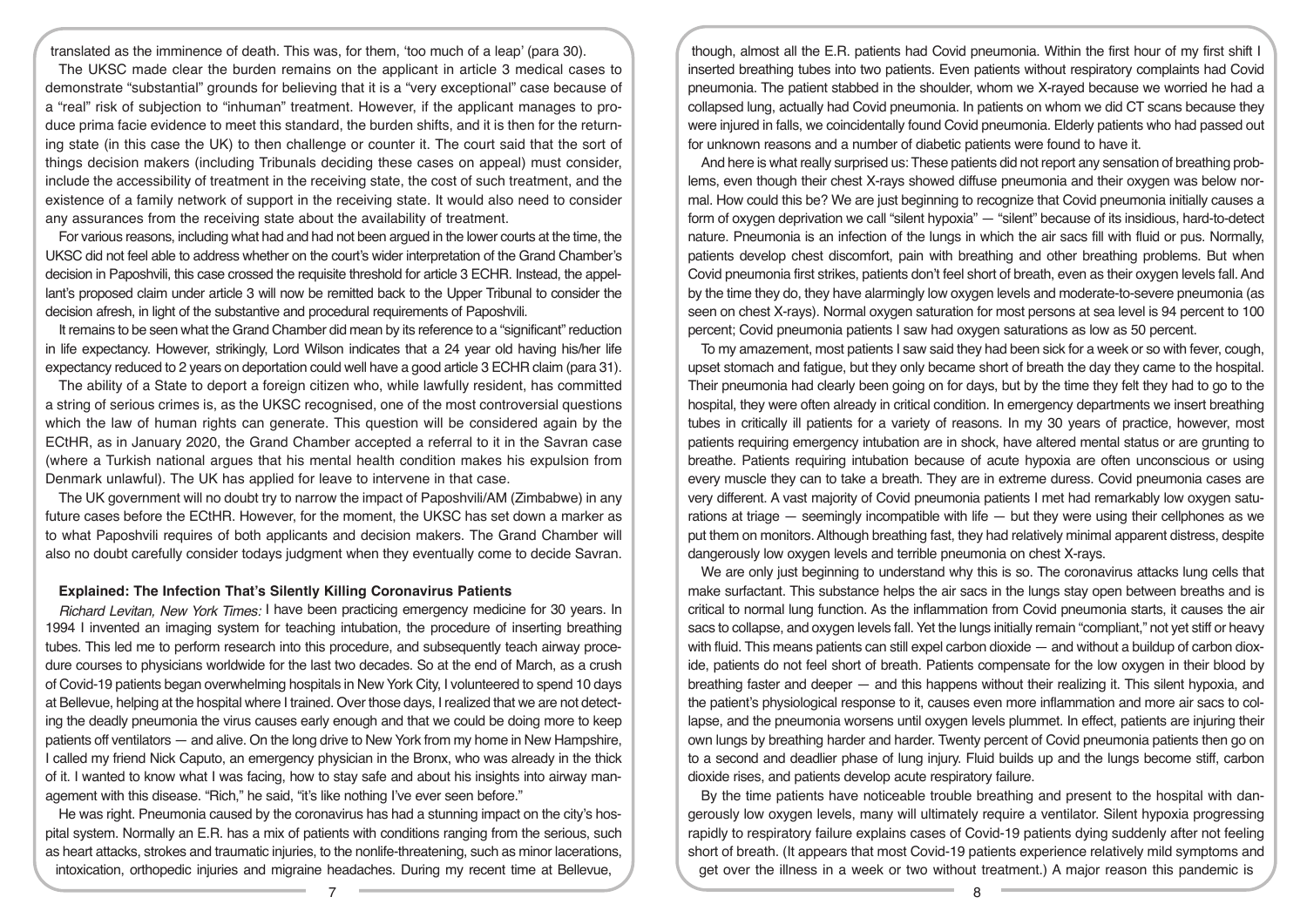straining our health system is the alarming severity of lung injury patients have when they arrive in emergency rooms. Covid-19 overwhelmingly kills through the lungs. And because so many patients are not going to the hospital until their pneumonia is already well advanced, many wind up on ventilators, causing shortages of the machines. And once on ventilators, many die. Avoiding the use of a ventilator is a huge win for both patient and the health care system. The resources needed for patients on ventilators are staggering. Vented patients require multiple sedatives so that they don't buck the vent or accidentally remove their breathing tubes; they need intravenous and arterial lines, IV medicines and IV pumps. In addition to a tube in the trachea, they have tubes in their stomach and bladder. Teams of people are required to move each patient, turning them on their stomach and then their back, twice a day to improve lung function.

There is a way we could identify more patients who have Covid pneumonia sooner and treat them more effectively — and it would not require waiting for a coronavirus test at a hospital or doctor's office. It requires detecting silent hypoxia early through a common medical device that can be purchased without a prescription at most pharmacies: a pulse oximeter. Pulse oximetry is no more complicated than using a thermometer. These small devices turn on with one button and are placed on a fingertip. In a few seconds, two numbers are displayed: oxygen saturation and pulse rate. Pulse oximeters are extremely reliable in detecting oxygenation problems and elevated heart rates. Pulse oximeters helped save the lives of two emergency physicians I know, alerting them early on to the need for treatment. When they noticed their oxygen levels declining, both went to the hospital and recovered (though one waited longer and required more treatment). Detection of hypoxia, early treatment and close monitoring apparently also worked for Boris Johnson, the British prime minister. Widespread pulse oximetry screening for Covid pneumonia — whether people check themselves on home devices or go to clinics or doctors' offices — could provide an early warning system for the kinds of breathing problems associated with Covid pneumonia.

People using the devices at home would want to consult with their doctors to reduce the number of people who come to the E.R. unnecessarily because they misinterpret their device. There also may be some patients who have unrecognized chronic lung problems and have borderline or slightly low oxygen saturations unrelated to Covid-19. All patients who have tested positive for the coronavirus should have pulse oximetry monitoring for two weeks, the period during which Covid pneumonia typically develops. All persons with cough, fatigue and fevers should also have pulse oximeter monitoring even if they have not had virus testing, or even if their swab test was negative, because those tests are only about 70 percent accurate. A vast majority of Americans who have been exposed to the virus don't know it.

## **Victory in the Supreme Court for Palestine Solidarity Campaign**

*Palestine Solidarity Campaign (PSC)* brought a claim for judicial review alleging that two passages in the guidance issued in 2016 by the Secretary of State pursuant to that regulation were unlawful. The first passage states that "the Government has made clear that using pension policies to pursue boycotts, divestment and sanctions against foreign nations and UK defence industries are inappropriate, other than where formal legal sanctions, embargoes and restrictions have been put in place by the Government". The second passage states that authorities "[s]hould not pursue policies that are contrary to UK foreign policy or UK defence policy". In the High Court the claim was upheld, and the two passages ruled unlawful, on the basis that the issue of them by the Secretary of State exceeded his powers. The Court of Appeal upheld the Secretary of State's appeal. PSC

appeaed to the Supreme Court. The decision handed down today Wednesday 29th April. By a majority, the Supreme Court allowed the appeal and restored the High Court's order.

Reasons for the Judgment: Lord Wilson states that, to determine whether the issue of the guidance under challenge was lawful, the court must analyse the scope of the power conferred by Parliament on the Secretary of State. Pursuant to the decision of the House of Lords in Padfield v Minister of Agriculture, Fisheries and Food [1968] AC 997 ("Padfield"), it must do so by construing the words by which the power was conferred on him in their context. From the words in their context Parliament's purpose in conferring the power can be identified, and the purpose can be used to shed light on the power's scope [1, 20-22].

Lord Wilson observes that Schedule 3 to the 2013 Act identifies the matters which, in particular, Parliament had in mind when conferring the power, one of which was "the administration and management of the scheme" [23]. The 2016 Regulations, which can be used to interpret the Act, require the investment strategy to include the authority's "policy" on "how" non-financial considerations are taken into account (reg. 7) [24]. The guidance adopts two uncontroversial tests for the taking into account of such considerations: does the proposed step involve significant risk of financial detriment to the scheme and is there good reason to think that members would support taking it? These three legal instruments use words (including "administration", "management", "how" considerations are taken into account, and "strategy") which, considered in their context, all point in the same direction: that the Act's policy is to identify procedures, and the strategy, which administrators should adopt in the discharge of their functions [25-26]. But in the passages under challenge, "the Secretary of State has insinuated into the guidance something entirely different: ... an attempt to enforce the government's foreign and defence policies" by providing that, even when the two tests above have been met, an administrator is prohibited from taking an investment decision if it runs counter to such policies [27].

Lord Wilson suggests that the Secretary of State "was probably emboldened … to exceed his powers" by the misconception that the scheme administrators were part of the machinery of the state and discharge conventional local government functions. This fails to recognise that they have duties which, at a practical level, are similar to those of trustees, and they consider themselves quasi-trustees who should act in their members' best interests. The Secretary of State's claim that contributions to the scheme are ultimately funded by the taxpayer is equally misleading: for the fund represents the contributing employees' money, not public money [28- 30]. In any event, the Secretary of State's inclusion of the two passages in the guidance exceeded his powers. Power to direct how administrators should approach the making of investment decisions by reference to non-financial considerations does not include power to direct what investments they should not make [31].

Lord Carnwath notes that, while the scope of the guidance is unclear, it appears to have been intended to preclude authorities who are making investment decisions both from engaging in political campaigns and from taking into account considerations in policy areas reserved for the UK government [36-40]. But the 2013 Act and the 2016 Regulations required any guidance to respect the primary responsibility of the authorities as quasi-trustees of the fund [41-42]. The Secretary of State was not entitled, therefore, to make authorities give effect to his own policies in preference to those which they themselves thought it right to adopt in fulfilment of their fiduciary duties [43-44].

Lady Arden and Lord Sales consider that the purposes of the 2013 Act, which implemented the Hutton report, extend to reflecting the public interest and instituting good governance in the reformed public sector pension schemes [47, 69-80]. Guidance as to their manage-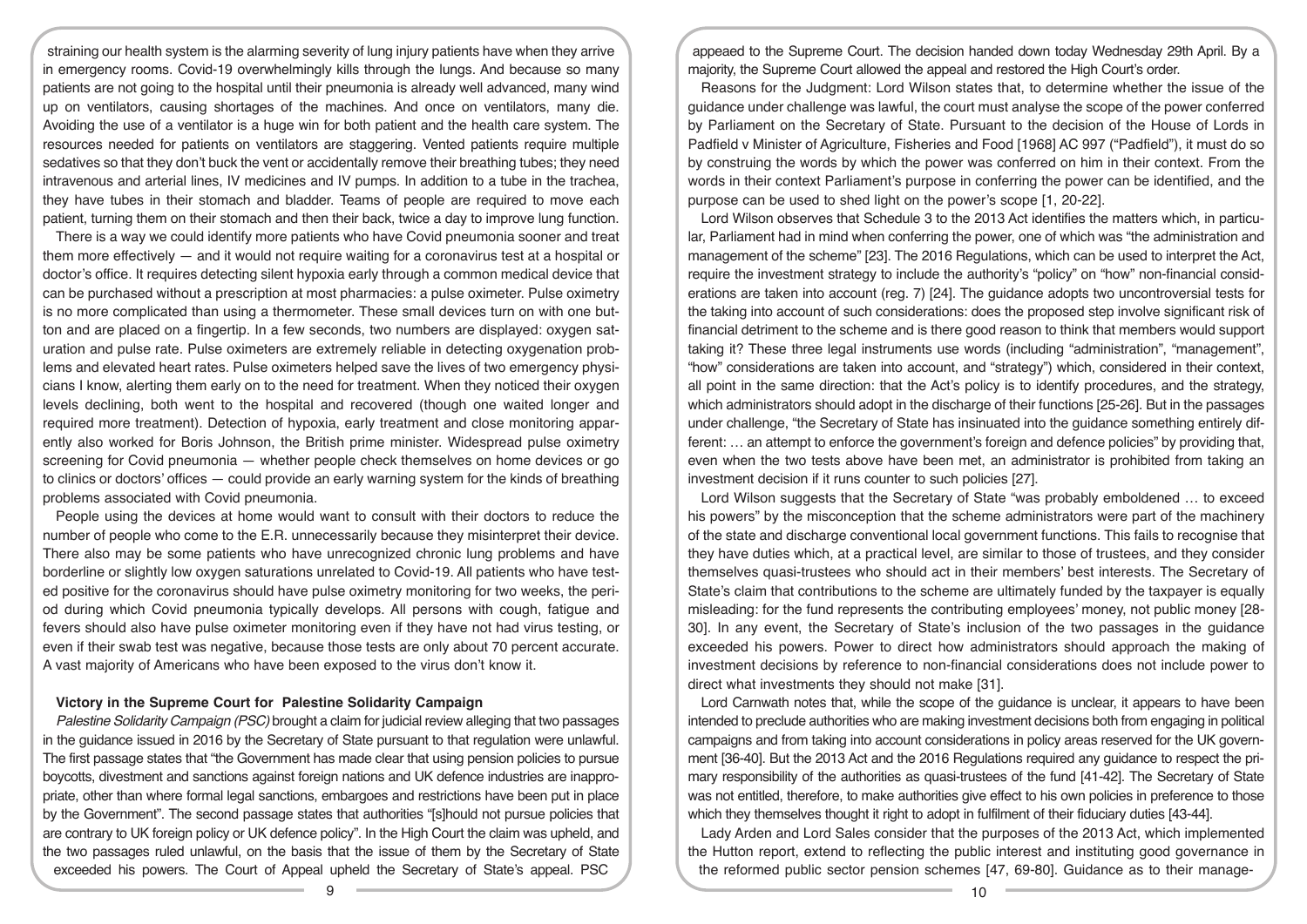ment could include establishing the role of the Secretary of State in relation to investment [49]. Following consultation, the guidance related only to decisions based on non-financial considerations which are taken to pursue boycotts and disinvestment campaigns against foreign nations [50-55, 82-5]. The Secretary of State had serious concerns that these might undermine foreign policy or trade and might lead to racist behaviour. These were matters for government [53-56]. The schemes were liable to be identified with the British state [58, 87-8]. The power to give guidance is not limited to procedural matters [62, 86, 89]. The leading authorities on the Padfield principle support the approach taken [63-68].

## **Steven Stokes v Parole Board**

1. This is my judgement upon a renewed application by the claimant for permission to bring judicial review proceedings to challenge the decision made by the defendant set out in writing dated 16 September 2019 (the reconsideration decision) refusing his application for reconsideration of the recommendation by the defendant's panel (the panel) in a letter dated 24 July 2019 (the oral hearing decision) that he should remain confined to prison for the protection of the public but that he should be moved to open conditions.

2. Both the defendant and the interested party the Secretary of State for Justice indicated a wish fairly early on in the claim to remain neutral in respect of it. Permission to apply for judicial review was refused on 18 February 2020 upon consideration of the papers by His Honour Judge Lambert sitting as a judge of the High Court. The renewal hearing took place remotely at which Mr Brownhill appeared as counsel for the claimant and at which neither of the other parties appeared or were represented.

3.The point which Mr Brownhill submits is arguable is a short one, namely that the approach set out in the reconsideration decision was too narrow. Sir David Calvert Smith, whose decision it was, focused entirely on the rationality of the oral hearing decision and failed to consider the arguments made as to procedural fairness. Mr Brownhill seeks on behalf of the claimant an order quashing the reconsideration decision and for the defendant to decide the reconsideration application afresh.

4. By way of background, the claimant was sentenced in 1979 to life imprisonment for murder with a tariff of 15 years with a concurrent determinate sentence for robbery. The victim was a vulnerable lady of 66 years old who was set upon by the claimant, then 19, with three other youths when she was walking down the street. He was first released on licence in 2005 but was recalled 5 months later. He was released again in December 201 7, having spent two periods in open conditions, but recalled for a second time some 7 months later.

5. As an indeterminate sentenced prisoner, the claimant's re-release was considered by the panel, at an oral hearing on 20 June 2019 and on the papers on 24 July 2019. At the oral hearing the claimant was legally represented and gave evidence. The panel also heard evidence from two psychologists and the claimant's offender supervisor and offender manager. Each of those professionals recommended release on licence with a risk management plan.

6. The risk had been assessed as low in terms of general reoffending and violent reoffending but a high risk of serious harm to the public and known adults. There was some disagreement amongst the professionals as to the latter risk. One of the psychologists thought that there was a moderate risk of violence which would be likely to be against an adult female but was only partially imminent as the claimant was not then in a relationship, and referred to his behaviour on licence as indicative of sexual preoccupation. The other psychologist disagreed that there was such an indication and thought that this risk was minimal. The panel preferred the former view, on the basis that the claimant was seeking relationships and "going onto sex sites."

7. The latter was a reference to evidence of his previous behaviour on licence when he was approached on social media and encouraged to access sex sites. The offender manager's evidence was that the claimant did not seem to understand at first that it was not a real person making the approach but that after he was told of the situation he continued to access the sites. The claimant told the panel that he did not get on with technology and did not know what sex sites were on the internet to access.

8. The risk management plan put forward by the professionals, which the panel accepted was "robust" was set out in paragraph 7 of the oral hearing decision and included accommodation in a hostel well away from his previous hostel which was close to what the panel termed the claimant's "criminal associates." He would receive support from a group called STRIVE and be referred to support networks. He could attend AA meetings, but the panel did not agree that social drinking would not be a problem given that most of his controls were external. The panel accepted that he could a have a GPS tag but noted that he had struggled to charge it in the past. The offender supervisor considered that the risks could be managed in the community if the claimant were open and transparent. She referred to positive changes in the claimant's thinking and noted that there would be weekly reports from one of the psychologists and an occupational therapist.

9. At the end of paragraph 7, the panel said this: "Although the proposed risk management plan is very robust, the panel did not consider that it would be effective in managing your risks as it was similar to the previous risk management plan, with the exception of the addition of the input form STRIVE and the new location, and when being managed with that plan, you had been close to being recalled every other day."

10. The panel went on in paragraph 8 to conclude that it was simply "sheer luck" that the claimant had not been involved in a violent incident during his most recent release, and continued: "You showed that your risks in the community are still active and could be imminent in a specific context. You put yourself into highly risky situations. You continue to lack the internal controls that you would need to manage your risks and so are very dependent upon the external controls. If you ignore advice given and are not honest with those managing you, as was the case when you were on licence, that limits the effectiveness of the external controls. The panel came to the view that these concerns outweighed the recommendations of all witnesses that you could be released."

11. Shortly before that hearing, the Parole Board Rules 2019 came into force. Rule 28(1) provided a new mechanism by which a party may apply to the defendant for the case to be reconsidered on the grounds that the decision is (a) irrational, or (b) procedurally unfair.

12. On 14 August 2019, the claimant's then solicitors made an application for such reconsideration on his behalf setting out several grounds. Some of these went to the rationality of the decision but others went to procedural unfairness, and in particular the failure to accurately record evidence and the failure to give adequate reasons.

13. In the opening paragraph of the reconsideration decision, the application is referred to "on the basis that the [panel's] decision was irrational." The following paragraph refers to both limbs of rule 28(1) but there is no further express refence to procedural unfairness. That part of the reconsideration decision which is titled "The Relevant Law" only addresses the test for rationality. It refers to R (DSD and others) v Parole Board [2018] EWHC 694 (Admin) and CCSU v Minister for the Civil Service [1985] AC 374 but only to the extent that there was a challenge to the rationality of a decision. There was no reference to the third head of judicial review referred to in the latter case, namely procedural impropriety.

14. At paragraph 11 of the reconsideration decision, this is said: "Misrepresentation of the alleged use of the "sex sites." The applicant's case was that he had been accessing a social networking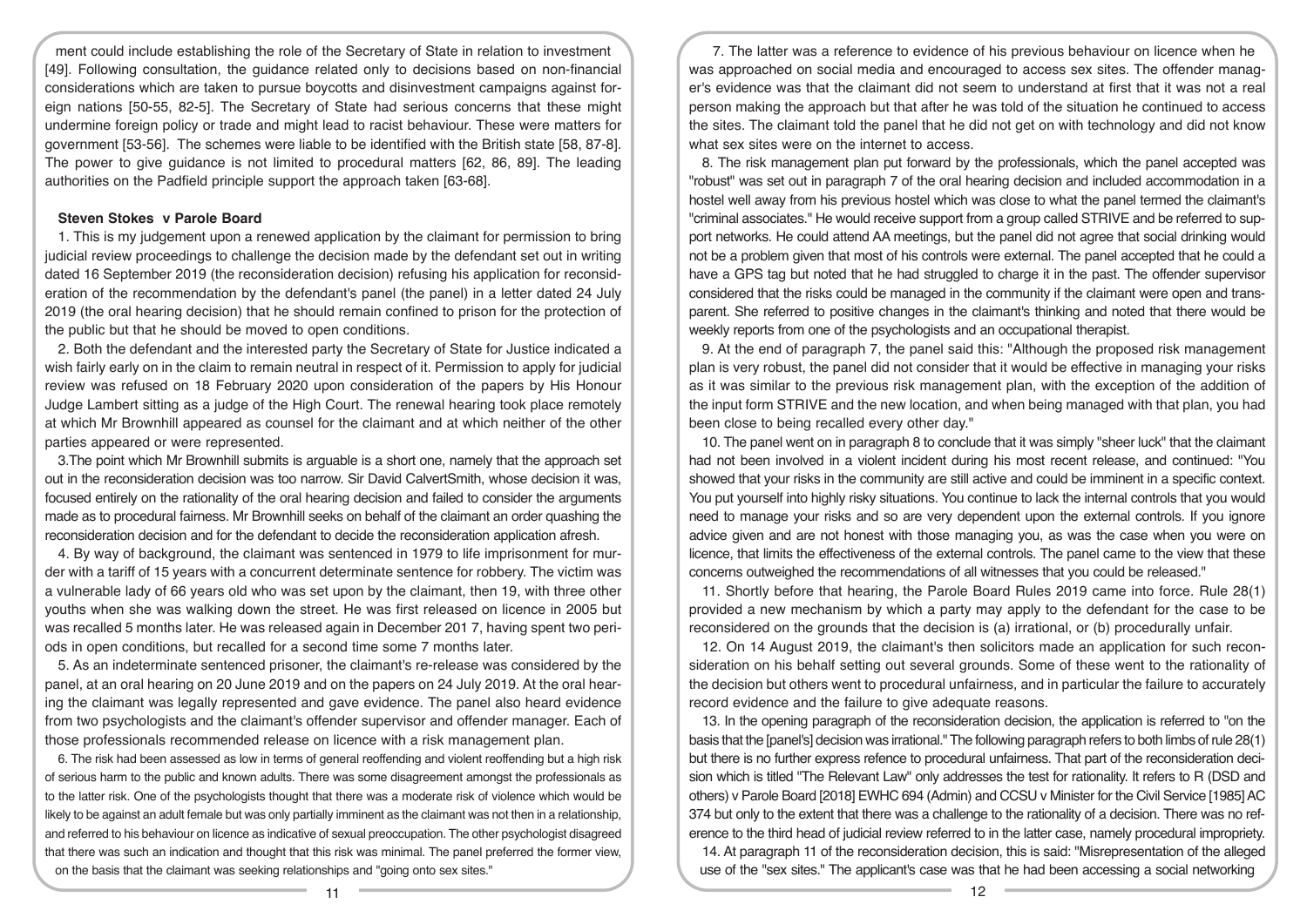website and had been targeted by person who had tried to tempt him into using sites of concern."

15. Reference is then made to other grounds going to irrationality and then at paragraph 15 this is said: "Failure to explain why the panel rejected the recommendation of 5 professionals that the Applicant be released. There is nothing in this ground. The reasons are clearly set out at the conclusion of paragraph 7 and in paragraph 8."

16. The ultimate paragraph goes onto say that " .. .it is impossible to characterize the decision letter its reasoning and conclusions as 'irrational' within the definition set out above."

17. Mr Brownhill accepts that there was a reference to misrepresentation of evidence in paragraph 11 but submits that that was in the context of irrationality and in any event, there appears to be no conclusion on the issue. The notes of the oral hearing indicate that there was no evidence that the claimant had accessed such sites. In respect of paragraph 15, he submits that there is no proper explanation as to why the reasons were considered adequate, and just as there was an obligation on the panel to give sufficient reasons, so too was there such an obligation upon reconsideration.

18. He submits that incorrectly recording evidence can amount to procedural unfairness, and relied upon the decision of Sir John Thomas PQBD and Cranston J (as they then were) in R (on the application of McIntyre) v Parole Board for England and Wales [2014] A.C.D. 17. At paragraph 32 of the judgment it was stated: "Given the powers of the Parole Board in relation to the liberty of the subject, there are, as this case illustrates, other circumstances where fairness makes it necessary for the chair to re-examine the notes by way of record to ensure that they accurately reflect what was said."

19. He also relies upon the decision of Mr Steven Kovats QC sitting as a deputy judge of the High Court in R(P L) v Parole Board and Secretary of State for Justice [2019] EWHC 3306 (Admin), handed down after the reconsideration decision in this case, where a decision of the defendant not to release a prisoner serving an indeterminate sentence of imprisonment was quashed on grounds which included that the defendant failed to identify concerns about the claimant's behaviour and did not explain how its concerns were cemented.

20. I have come to the conclusion that these points are arguable, and permission should be granted. I will set out directions in the order.

**Deaths in Prison Custody to March 2020 - Assaults and Self-harm to December 2019** 

Ministry of Justice: In the 12 months to March 2020, there were 286 deaths in prison custody, a decrease of 10% from 317 deaths the previous 12 months. Of these, 80 deaths were self-inflicted, an 8% decrease from the 87 self-inflicted deaths in the previous 12 months.

Self-harm incidents reached a record high of 63,328 incidents in the 12 months to December 2019, up 14% from the previous 12 months. In the most recent quarter there were 16,197 selfharm incidents, down 1% on the previous quarter. The number of individuals self-harming increased by 3% in the 12 months to December 2019, to 12,977, and the number of self-harm incidents per individual increased by 11% from 4.4 to 4.9.

There were 32,669 assault incidents in the 12 months to December 2019, down 4% from the 12 months to December 2018. In the most recent quarter, assaults decreased by 7% to 7,611 incidents. There were 9,995 assaults on staff in the 12 months to December 2019, a 2% decrease from the previous 12 months. In the latest quarter the number of assaults on staff decreased by 3% to 2,377 incidents. In the 12 months to December 2019, there were 3,813 serious assault incidents, a decrease of 3% from the previous 12 months. Serious prisoneron-prisoner assaults decreased by 2% to 2,921 in the 12 months to December 2019. Similarly, serious assaults on staff decreased by 4% to 952.

# **France: Excessive Use of Force by Special Armed Police During Arrest of Suspect:**

European Court of Human Rights held, unanimously, that there had been: a violation of Article 3 (prohibition of inhuman and degrading treatment) of the European Convention on Human Rights. The case concerned a complaint by the applicant that he was the victim of acts of violence during his arrest at his home by the GIPN, a special armed police unit, in the presence of his wife and daughter. The Court found in particular that the police operation at the applicant's home had not been planned or carried out in such a way that the means used were strictly necessary to fulfil its ultimate aim, the arrest of a suspect. The applicant had not been charged with resisting arrest and the actions of a number of police officers, wearing helmets and protected by shields, had been particularly violent. The Court found that the means used were thus not strictly necessary for the applicant's arrest and the physical force used against him had not been made necessary by his conduct.

Principal facts: The applicant, Joseph Castellani, is a French national who was born in 1956 and lives in Contes (France). In May 2002 a judicial investigation was opened against persons unknown for witness tampering and death threats following a complaint filed by a lawyer who had testified in a case concerning acts of violence against the police, in which three members of the E.H. family had been convicted. The main suspects in the investigation were members of the same E.H. family, who were the applicant's friends and neighbours. On 18 June 2002 the Nice police force requested and obtained the support of the GIPN (special armed intervention unit of the national police) to arrest members of the E.H. family. At the request of police chief R., the head of the GIPN unit agreed to intervene to arrest Mr Castellani, who was implicated in the same case. The circumstances of the police operation are disputed by the parties. On 13 November 2002 a discontinuance decision was given by the investigating judge, dropping the witness-tampering and death-threat charges which had prompted Mr Castellani's arrest. On 13 January 2009 the Criminal Court found Mr Castellani guilty of possessing a weapon without a permit and he was given a suspended sentence consisting of a fine. The court acquitted him on the charges of wilful assault against a person vested with public authority, accepting that he had acted in self-defence on the ground that he could legitimately have believed he was under attack in his home.

On 18 November 2002 Mr Castellani filed a criminal complaint, with an application to join the proceedings as a civil party, for failure to assist a person in danger, wilful violence and barbaric acts. A judicial investigation was opened on 7 December 2002. On 2 July 2004 the investigating judge decided to drop some of the charges, only maintaining the charge against certain police officers of failure to assist a person in danger, for which they were committed to stand trial before the Nice Criminal Court. Following an appeal by the applicant, the Court of Appeal annulled the partial discontinuance of the investigation and ordered that it be resumed on the basis of the original charges.

A second partial discontinuance decision was given on 27 January 2006 dismissing the charges of wilful violence by persons vested with public authority. The applicant appealed. In a judgment of 15 June 2006 the Court of Appeal upheld the discontinuance on the charge of barbaric acts. In a judgment of 25 October 2007 it also upheld the discontinuance on the charge of wilful violence by persons vested with public authority.

On 26 June 2009 Mr Castellani sued the State to obtain compensation for the damage caused to him. In a judgment of 5 April 2011 the court took the view that by sending the GIPN to arrest the applicant the State had committed an act of serious negligence engaging its responsibility. The State was ordered to pay him 59,000 euros (EUR) by way of compensation and EUR 3,500 in costs. On 12 April 2012 the Aix-en-Provence Court of Appeal upheld the admissibility of Mr Castellani's action but quashed the remainder of the judgment and dismissed the applicant's claims. Mr Castellani was ordered to pay EUR 1,700 under Article 700 of the Code of Civil Procedure in addition to costs.